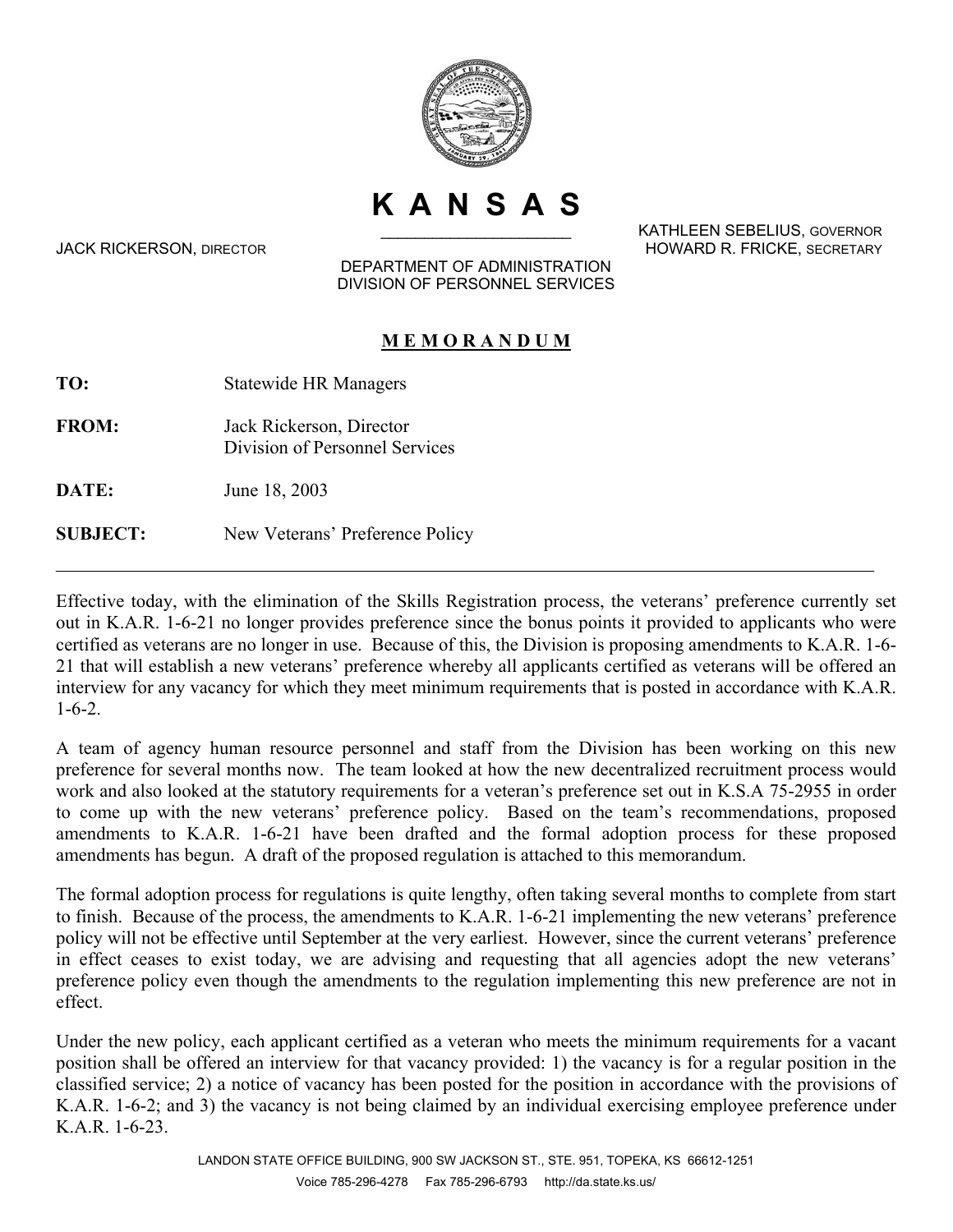Statewide HR Managers June 18, 2003 Page two

Since the veterans' preference process is now decentralized, agencies will be required to certify veteran's status under the new policy. Veterans' preference FAQ information is posted at: http://da.state.ks.us/ps/aaa/recruitment/veterans.htm This link contains information for agencies and applicants to help determine qualification for veterans' preference.

As you read the attached regulation, you will see other changes proposed to K.A.R. 1-6-21. Unfortunately, we will need to wait until the proposed changes to subsections (a) and (b) are formally adopted before we can operate with them. At this time, we are asking for compliance with subsections (c) and (d) only.

I greatly appreciate your cooperation as we transition to the new decentralized recruitment process. Your adoption of this new veteran's preference policy while we wait for the amendments to proceed through the formal adoption process will insure that veterans continue to receive the preference to which they are entitled under law and will provide for a smooth transition to the new process once it is adopted.

Please contact Liz Wong at Elizabeth.Wong@da.state.ks.us or at (785) 296-6895 if you have questions with regard to the recruitment process or the responsibilities and features of the new veterans' preference policy. Please contact Kraig Knowlton at Kraig.Knowlton@da.state.ks.us or at (785) 296-1082 if you have any questions about the proposed amendments to K.A.R. 1-6-21 or the regulation process. Thanks.

Attachment

JER:KRK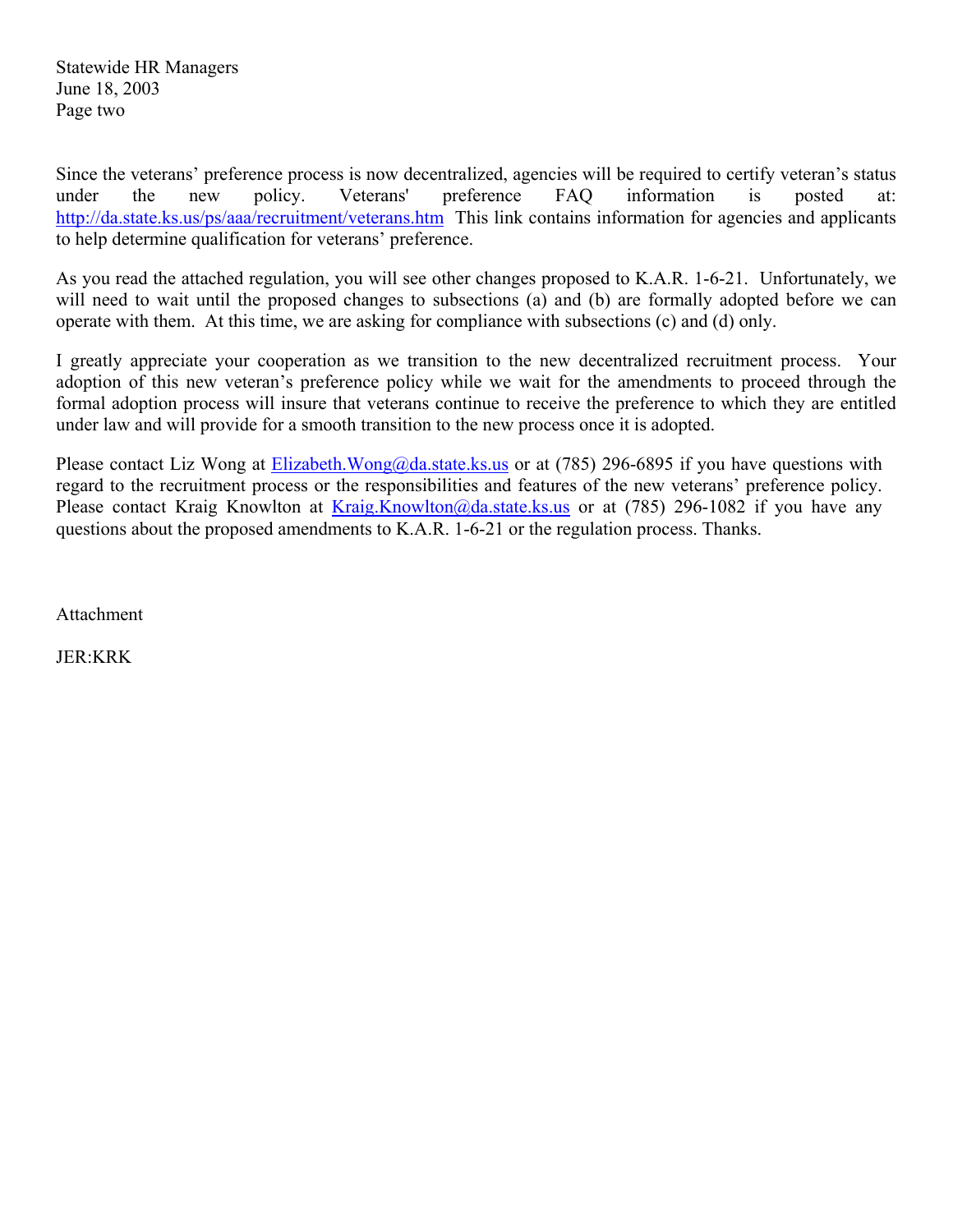## **DEPARTMENT OF ADMINISTRATION<br>DIVISION OF PERSONNEL SERVICES<br>Proposed Amendment DIVISION OF PERSONNEL SERVICES**

## **Proposed Amendment**



Article 6: Recruiting and Staffing

**K.A.R. 1-6-21. Candidate pools Candidates for regular positions.** (a) For each vacancy in a regular position that is to be filled, the appointing authority shall hire from among those persons certified as eligible to fill either that position or another vacant position that meets both of the following conditions:.

(1) The other vacant position is in the same class as the position that is to be filled and the duties of the two positions are substantially the same Multiple vacancies in the same classification may be filled from the same pool of candidates within 60 days from the date the announcement ends.

(2) The applicant is offered the position or extended a conditional offer of employment within 30 days of the date that the job requisition for the other vacant position closes Applicants who will meet the minimum requirements of the position within 60 days of their start date may be interviewed and offered a position prior to meeting the minimum requirements of the position.

(b) Errors in candidate pools may be corrected by the appointing authority or the director.

(c) Each candidate Selection criteria shall be job related and provide each candidate given equal consideration by the agency when applying additional, job-related selection criteria for employment.

(d) (c) To be eligible for veterans' preference points, each veteran shall meet the required selection criteria of the vacant position for which the veteran is applying. Each candidate who is verified to be eligible for veterans' preference shall receive points equaling five percent of the total available points of the job skill requirements. Each candidate verified to be eligible for disabled veterans' preference shall receive points equaling 10 percent of the total available points